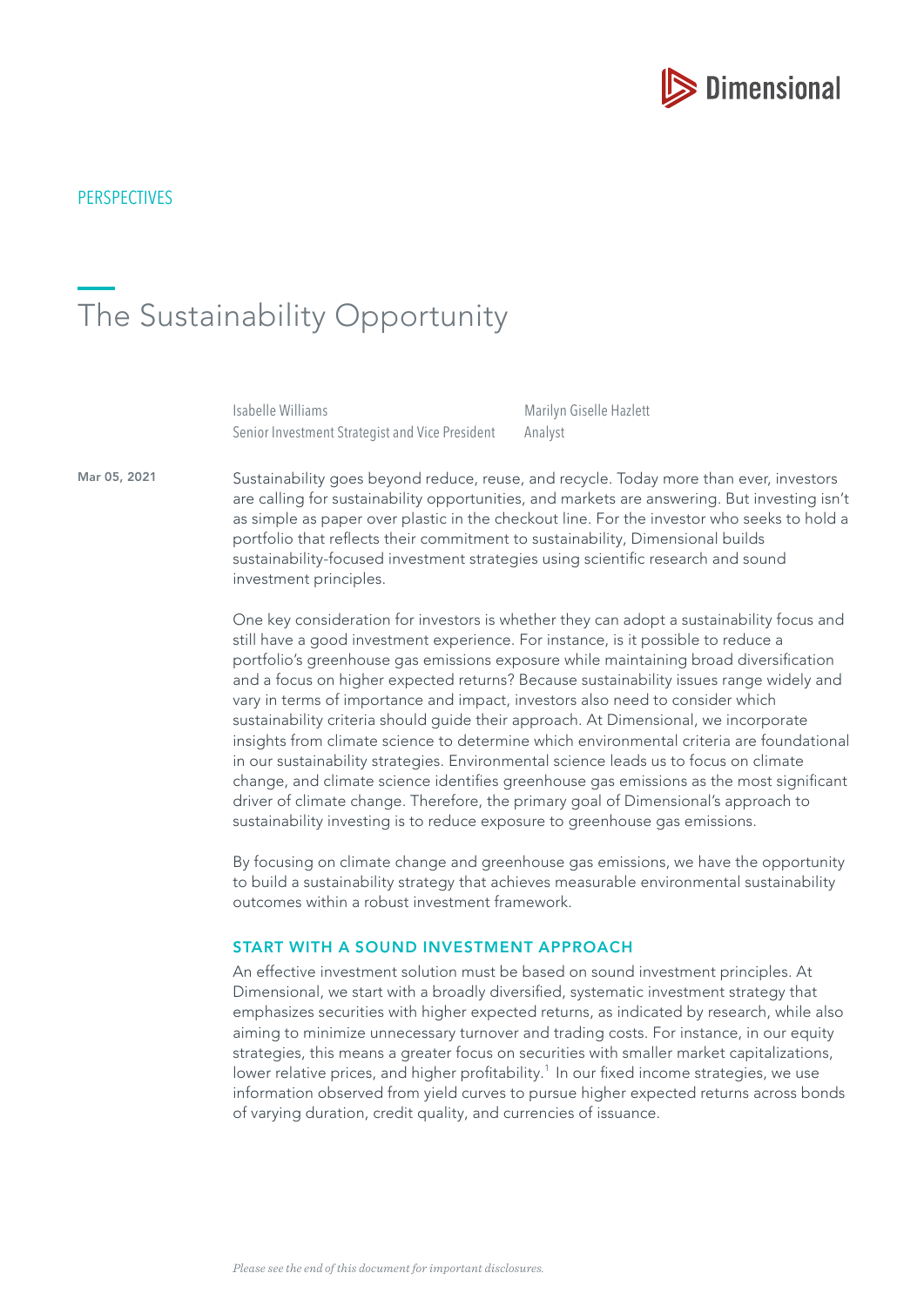By starting with a time-tested, systematic investment approach, we can build diversifed, cost-effective sustainability strategies that pursue higher expected returns while thoughtfully integrating the environmental criteria that matter most.

## SYSTEMATICALLY INTEGRATE SUSTAINABILITY GOALS

It is important to carefully defne the sustainability issues and data that a systematic investment strategy can incorporate. Informed by the work of leading academics and climate scientists, we can prioritize a set of climate change-related exclusion and scoring criteria that can be incorporated into a broadly diversifed strategy. To do this, we need to understand not only the science of sustainability and the issues that matter to investors, but the availability, reliability, and usability of sustainability data, too. Our approach prioritizes addressing the primary driver of climate change—greenhouse gas emissions—while also considering related sustainability concerns, such as a company's land use, toxic waste production, and water management, in a manner that permits company-level sustainability data to be integrated systematically across thousands of holdings. Additionally, emissions data are readily available from multiple sources, allowing for better data validation.

Dimensional evaluates companies using an emissions-focused sustainability scoring system that enables us to compare companies based on targeted environmental issues. This involves looking at companies across the entirety of a portfolio and within individual sectors. For example, if the objective is to reduce a portfolio's exposure to greenhouse gas emissions and potential emissions from fossil fuel reserves, the worst offenders across all industries may be deemphasized or excluded from the portfolio altogether. An across-industry comparison of this nature provides an efficient way to significantly reduce the aggregate greenhouse gas emissions per unit of revenue produced by portfolio companies. Our approach may also rate portfolio companies on sustainability considerations relative to their sector peers, emphasizing industry leaders with better environmental profiles and underweighting or excluding sustainability laggards.

Dimensional applies our climate change-focused approach to both global fixed income and equity markets. We build sustainability strategies that aim to help clients achieve their investment and sustainability goals concurrently and across asset classes.

DIMENSIONAL'S SUSTAINABILITY APPROACH<sup>2</sup>

**Start with a broadly** Start Hitler Broadty<br>diversified, systematic<br>investment approach Consult with leading<br>academics and scientists<br>in ESG-related fields<br>to better understand **ESG** issues and data

Target focused, mage recesser<br>measurable ESG<br>outcomes while pursuing<br>higher expected returns<br>and diversification Provide transparency<br>through meaningful

#### A SCIENCE-BASED APPROACH TO SUSTAINABILITY INVESTING

When a sustainability-minded shopper reaches the checkout line at the grocery store, they no longer need to choose between a weak paper bag or single-use plastic—they can get out a reusable bag that carries their groceries effectively and demonstrates their commitment to sustainability.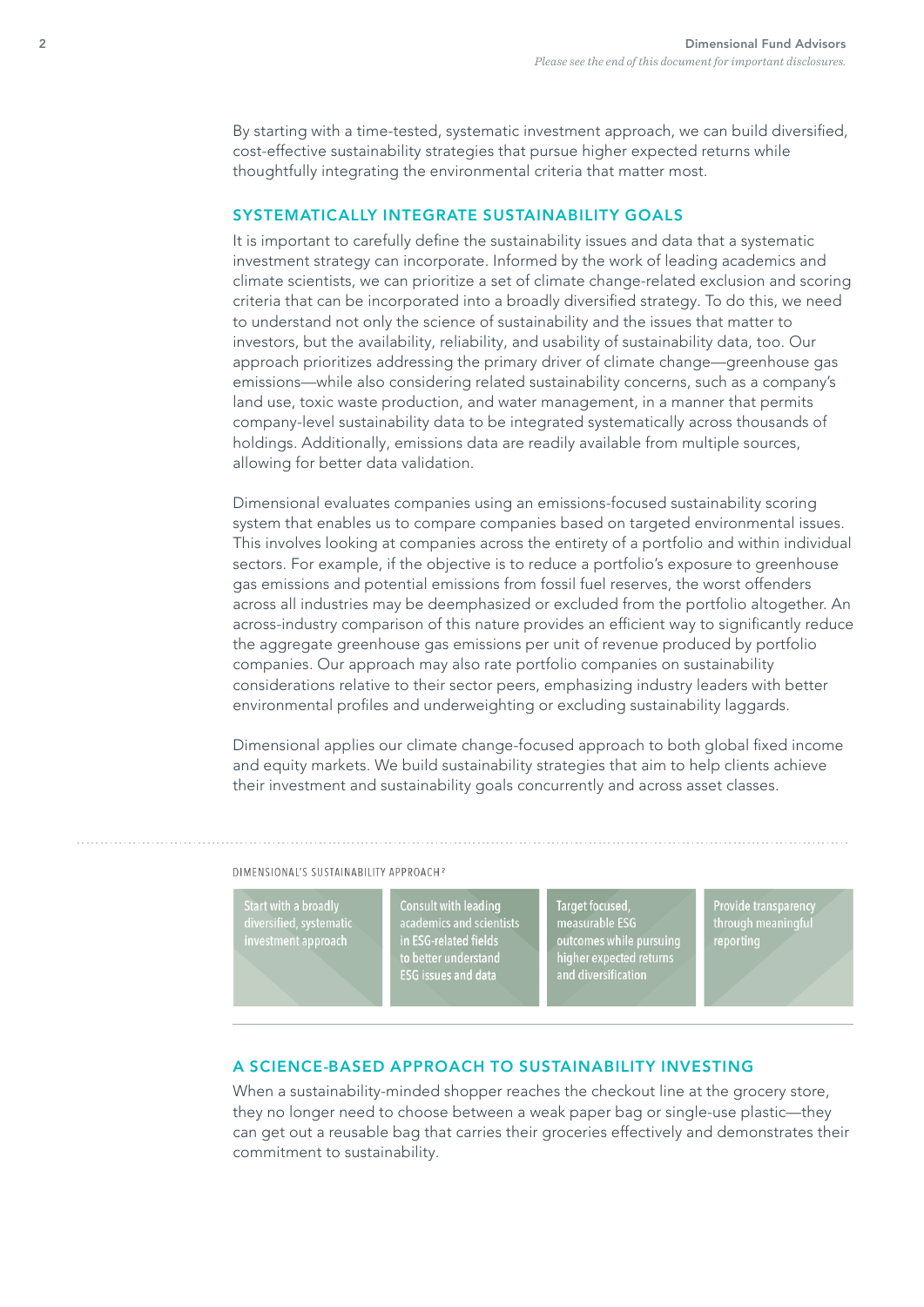We believe that's also the case for sustainability-focused investors—they can pursue a sound investment experience that reflects their sustainability values. Using a patented investment methodology, Dimensional has effectively implemented sustainability strategies with these dual goals in mind for more than 10 years.<sup>2</sup> By starting with a robust investment framework, incorporating sustainability considerations guided by climate science, and applying our many decades of experience in data management, we are able to offer a cost-effective approach that provides investors the opportunity to align their investment and sustainability goals.

The information in this document is provided in good faith without any warranty and is intended for the recipient's background information only. It does not constitute investment advice, recommendation, or an offer of any services or products for sale and is not intended to provide a sufficient basis on which to make an investment decision. It is the responsibility of any persons wishing to make a purchase to inform themselves of and observe all applicable laws and regulations. Unauthorized copying, reproducing, duplicating, or transmitting of this document are strictly prohibited. Dimensional accepts no responsibility for loss arising from the use of the information contained herein.

"Dimensional" refers to the Dimensional separate but affliated entities generally, rather than to one particular entity. These entities are Dimensional Fund Advisors LP, Dimensional Fund Advisors Ltd., Dimensional Ireland Limited, DFA Australia Limited, Dimensional Fund Advisors Canada ULC, Dimensional Fund Advisors Pte. Ltd., Dimensional Japan Ltd., and Dimensional Hong Kong Limited. Dimensional Hong Kong Limited is licensed by the Securities and Futures Commission to conduct Type 1 (dealing in securities) regulated activities only and does not provide asset management services.

UNITED STATES: Dimensional Fund Advisors LP is an investment advisor registered with the Securities and Exchange Commission.

Investment products: • Not FDIC Insured • Not Bank Guaranteed • May Lose Value Dimensional Fund Advisors does not have any bank affliates.

CANADA: These materials have been prepared by Dimensional Fund Advisors Canada ULC. They are provided for educational purposes only, should not be construed as investment advice or an offer of any security for sale and do not represent a recommendation of any particular security, strategy or investment product. Commissions, trailing commissions, management fees, and expenses all may be associated with mutual fund investments. Unless otherwise noted, any indicated total rates of return refect the historical annual compounded total returns, including changes in share or unit value and reinvestment of all dividends or other distributions, and do not take into account sales, redemption, distribution, or optional charges or income taxes payable by any security holder that would have reduced returns. Please read the prospectus before investing. Mutual funds are not guaranteed, their values change frequently, and past performance may not be repeated.

AUSTRALIA and NEW ZEALAND: This material is issued by DFA Australia Limited (AFS License No. 238093, ABN 46 065 937 671). This material is provided for information only. No account has been taken of the objectives, fnancial situation or needs of any particular person. Accordingly, to the extent this material constitutes general fnancial product advice, investors should, before acting on the advice, consider the appropriateness of the advice, having regard to the investor's objectives, fnancial situation and needs. Investors should also consider the

<sup>1.</sup> Proftability is measured as operating income before depreciation and amortization minus interest expense scaled by book equity.

<sup>2.</sup> Dimensional's approach to sustainability investing is protected by U.S. Patent Nos. 7,596,525 B1, 7,599,874 B1 and 8,438,092 B2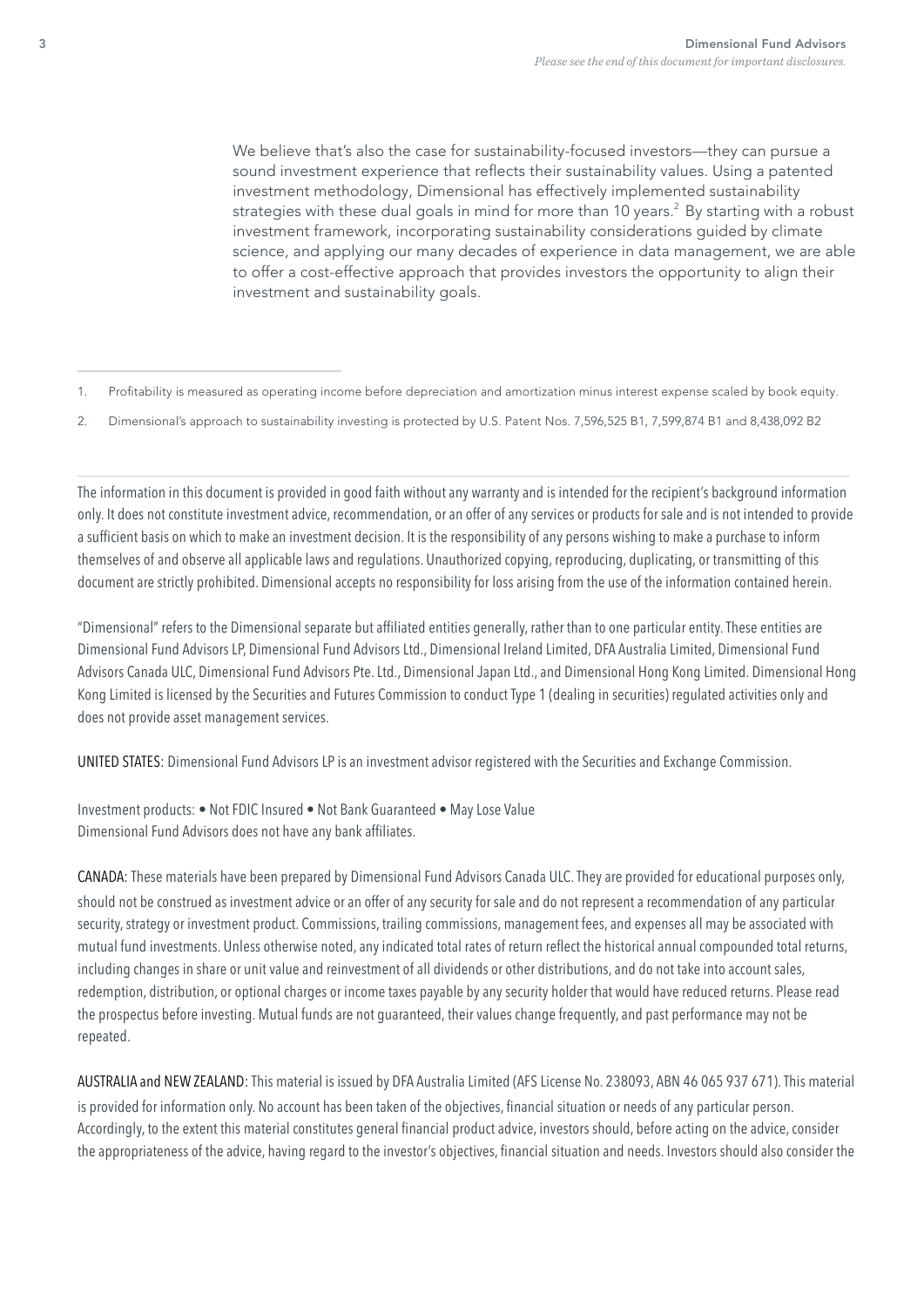Product Disclosure Statement (PDS) and the target market determination (TMD) that has been made for each fnancial product either issued or distributed by DFA Australia Limited prior to acquiring or continuing to hold any investment. Go to [au.dimensional.com/funds](https://au.dimensional.com/funds) to access a copy of the PDS or the relevant TMD. Any opinions expressed in this material refect our judgement at the date of publication and are subject to change.

### WHERE ISSUED BY DIMENSIONAL IRELAND LIMITED OR DIMENSIONAL FUND ADVISORS LTD.

Neither Dimensional Ireland Limited (Dimensional Ireland) nor Dimensional Fund Advisors Ltd. (Dimensional UK), as applicable (each an "Issuing Entity," as the context requires), give fnancial advice. You are responsible for deciding whether an investment is suitable for your personal circumstances, and we recommend that a financial adviser helps you with that decision.

NOTICE TO INVESTORS IN SWITZERLAND: This is an advertising document.

## WHERE ISSUED BY DIMENSIONAL IRELAND LIMITED

Issued by Dimensional Ireland Limited (Dimensional Ireland), with registered office 10 Earlsfort Terrace, Dublin 2, D02 T380, Ireland. Dimensional Ireland is regulated by the Central Bank of Ireland (Registration No. C185067). Information and opinions presented in this material have been obtained or derived from sources believed by Dimensional Ireland to be reliable, and Dimensional Ireland has reasonable grounds to believe that all factual information herein is true as at the date of this document.

Dimensional Ireland issues information and materials in English and may also issue information and materials in certain other languages. The recipient's continued acceptance of information and materials from Dimensional Ireland will constitute the recipient's consent to be provided with such information and materials, where relevant, in more than one language.

## WHERE ISSUED BY DIMENSIONAL FUND ADVISORS LTD.

Issued by Dimensional Fund Advisors Ltd. (Dimensional UK), 20 Triton Street, Regent's Place, London, NW1 3BF. Dimensional UK is authorised and regulated by the Financial Conduct Authority (FCA). Information and opinions presented in this material have been obtained or derived from sources believed by Dimensional UK to be reliable, and Dimensional UK has reasonable grounds to believe that all factual information herein is true as at the date of this document.

Dimensional UK issues information and materials in English and may also issue information and materials in certain other languages. The recipient's continued acceptance of information and materials from Dimensional UK will constitute the recipient's consent to be provided with such information and materials, where relevant, in more than one language.

# RISKS

Investments involve risks. The investment return and principal value of an investment may fuctuate so that an investor's shares, when redeemed, may be worth more or less than their original value. Past performance is not a guarantee of future results. There is no guarantee strategies will be successful.

JAPAN: Provided for institutional investors only. This document is deemed to be issued by Dimensional Japan Ltd., which is regulated by the Financial Services Agency of Japan and is registered as a Financial Instruments Firm conducting Investment Management Business and Investment Advisory and Agency Business. This material is solely for informational purposes only and shall not constitute an offer to sell or the solicitation to buy securities or enter into investment advisory contracts. The material in this article and any content contained herein may not be reproduced, copied, modifed, transferred, disclosed, or used in any way not expressly permitted by Dimensional Japan Ltd. in writing. All expressions of opinion are subject to change without notice.